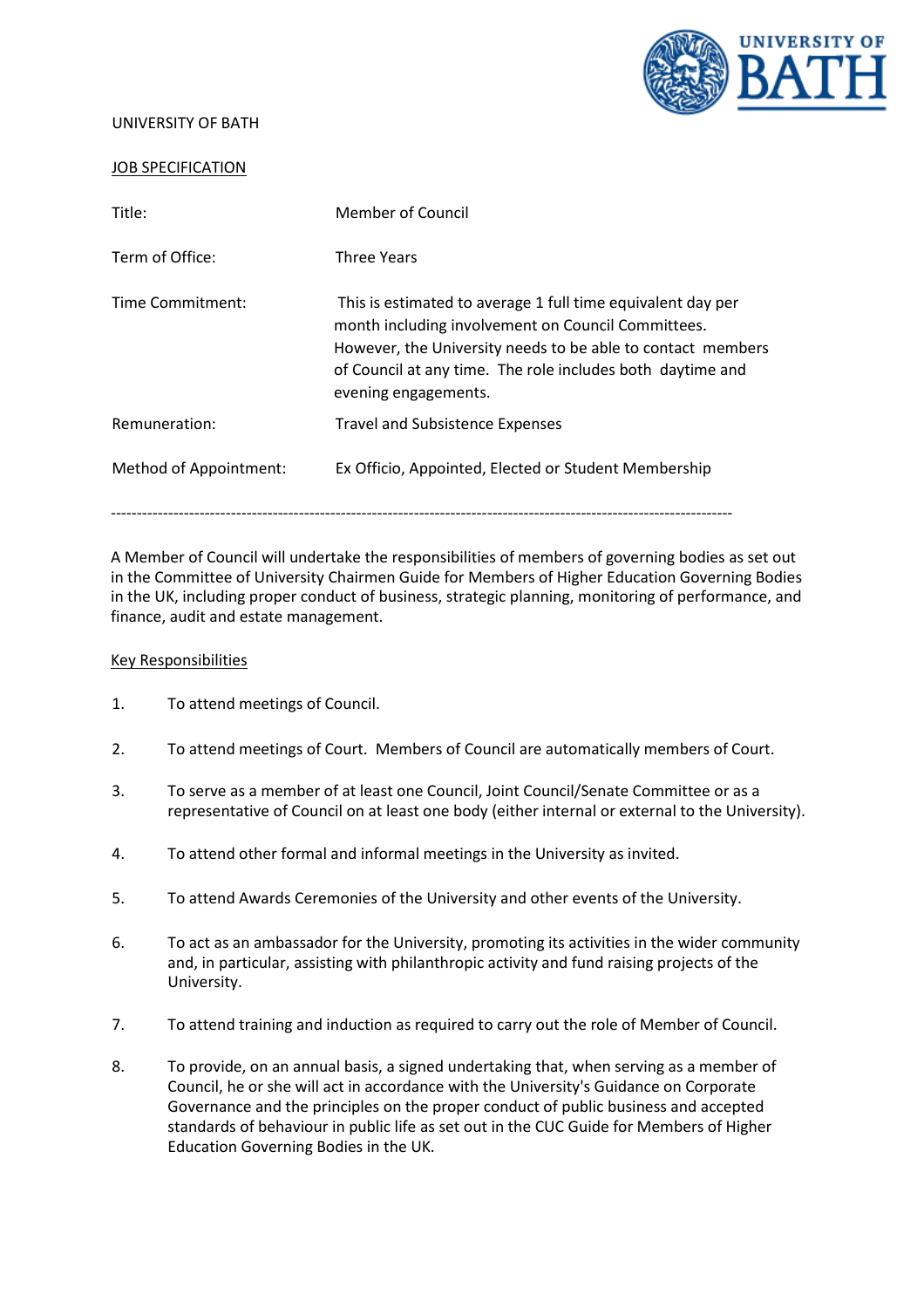

U/Secretariat/Council/General/JobDescriptions/Member of Council

9. To make an annual Declaration of Interests (in accordance with Council Standing Order 26).

## Notes:

1. This job specification is not, and is not intended to be, an exhaustive description of the duties involved.